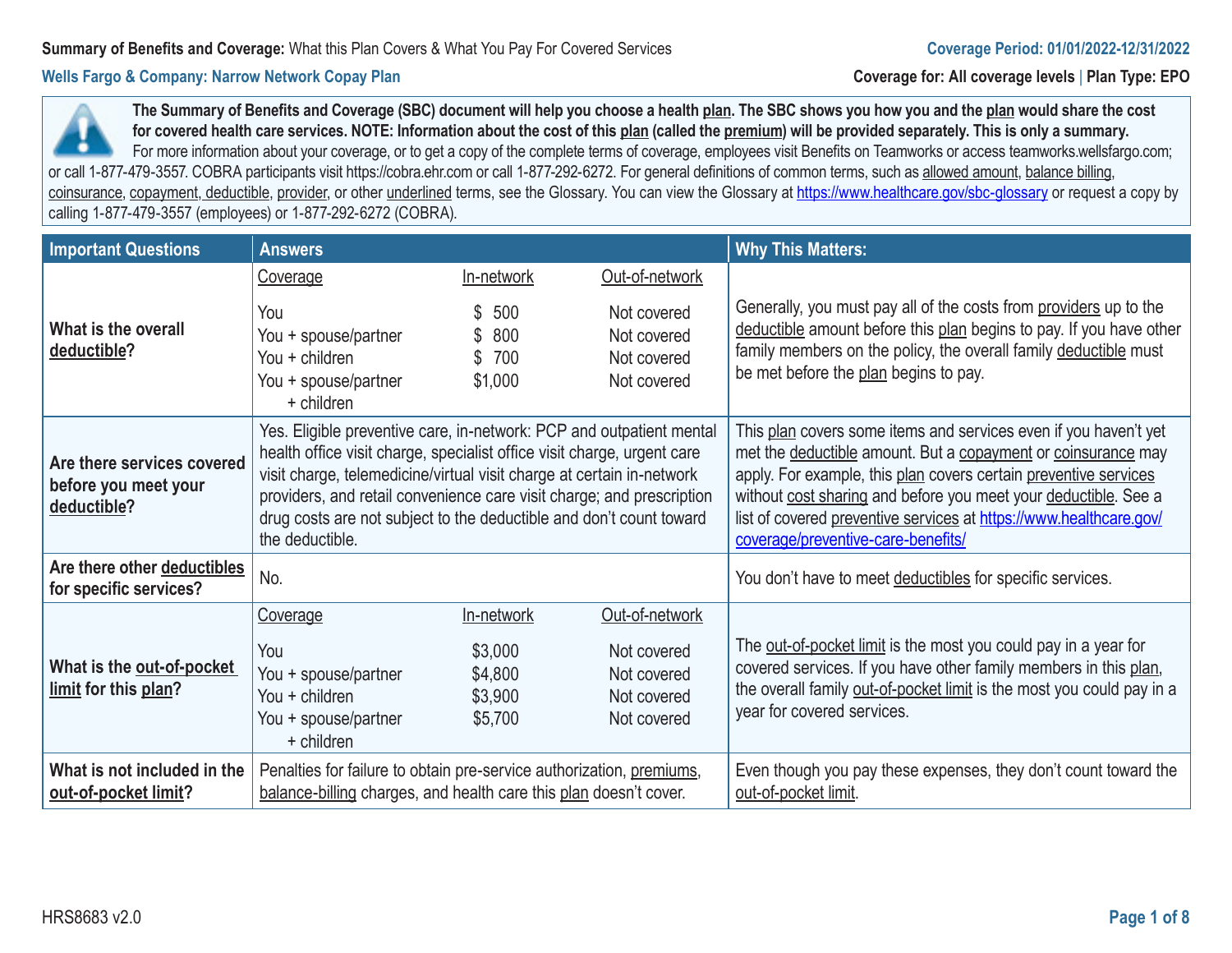| Will you pay less if you<br>use a network provider? | Generally, yes. Contact your claims administrator for a list of<br>network providers.<br>• For Aetna visit, Aetna.com or call 1-877-320-4577<br>• For Anthem BCBS, visit anthem.com or call 1-866-418-7749<br>• For UnitedHealthcare, visit myuhc.com or call 1-800-842-9722 | This plan uses a provider network. You will pay less if you use a<br>provider in the plan's network. You will pay the most if you use an<br>out-of-network provider, and you might receive a bill from a provider<br>for the difference between the provider's charge and what your plan<br>pays (balance billing). Be aware that your network provider might<br>use an out-of-network provider for some services (such as lab<br>work). Check with your provider before you get services. |
|-----------------------------------------------------|------------------------------------------------------------------------------------------------------------------------------------------------------------------------------------------------------------------------------------------------------------------------------|--------------------------------------------------------------------------------------------------------------------------------------------------------------------------------------------------------------------------------------------------------------------------------------------------------------------------------------------------------------------------------------------------------------------------------------------------------------------------------------------|
| Do you need a referral to<br>see a specialist?      | • No for Aetna<br>• No for Anthem BCBS<br>• Yes for UnitedHealthcare                                                                                                                                                                                                         | • Aetna: You can see the specialist you choose without a referral.<br>• Anthem BCBS: You can see the specialist you choose without<br>a referral.<br>• UnitedHealthcare: This plan will pay some or all of the costs<br>to see a specialist for covered services but only if you have a<br>referral before you see the specialist.                                                                                                                                                         |



All **copayment** and **coinsurance** costs shown in this chart are after your **deductible** has been met, if a **deductible** applies.

|                                                              | <b>Services</b><br><b>You May Need</b>              | <b>What You Will Pay</b>                                                                                 |                                                           |                                                                                                                                                                                                                                                                                                                                                                                                                                                                                                                                                                                                                     |  |
|--------------------------------------------------------------|-----------------------------------------------------|----------------------------------------------------------------------------------------------------------|-----------------------------------------------------------|---------------------------------------------------------------------------------------------------------------------------------------------------------------------------------------------------------------------------------------------------------------------------------------------------------------------------------------------------------------------------------------------------------------------------------------------------------------------------------------------------------------------------------------------------------------------------------------------------------------------|--|
| <b>Common</b><br><b>Medical Event</b>                        |                                                     | <b>In-network Provider</b><br>You will pay the least)                                                    | <b>Out-of-network Provider</b><br>(You will pay the most) | Limitations, Exceptions, &<br>Other Important Information*                                                                                                                                                                                                                                                                                                                                                                                                                                                                                                                                                          |  |
|                                                              | Primary care visit to<br>treat an injury or illness | • \$25 office visit copay<br>• 20% coinsurance all<br>other charges (even if<br>related to office visit) | Not covered                                               | Deductible doesn't apply to copay for office visit charge<br>only. Copay doesn't count toward deductible. Deductible<br>and coinsurance apply to all other in-network charges.<br>For UnitedHealthcare Illinois only: You are required to<br>designate a PCP.                                                                                                                                                                                                                                                                                                                                                       |  |
| If you visit a health<br>care provider's<br>office or clinic | <b>Specialist visit</b>                             | • \$45 office visit copay<br>• 20% coinsurance all<br>other charges (even if<br>related to office visit) | Not covered                                               | • Deductible doesn't apply to copay for office visit charge<br>only. Copay doesn't count toward deductible. Deductible and<br>coinsurance apply to all other in-network charges.<br>• Infertility/fertility: pre-service authorization required, \$25,000<br>lifetime max for medical services and \$10,000 lifetime max for<br>related prescriptions<br>• Chiropractic <sup>†</sup> : 26-visit limit annually<br>• Acupuncture <sup>†</sup> : 26-visit limit annually<br>• Therapies <sup>†</sup> (all physical, occupational, and speech combined):<br>90-visit limit annually<br>\$25 office visit copay applies |  |

\* For more information about limitations and exceptions, see the summary plan description at teamworks.wellsfargo.com; or for COBRA at https://cobra.ehr.com.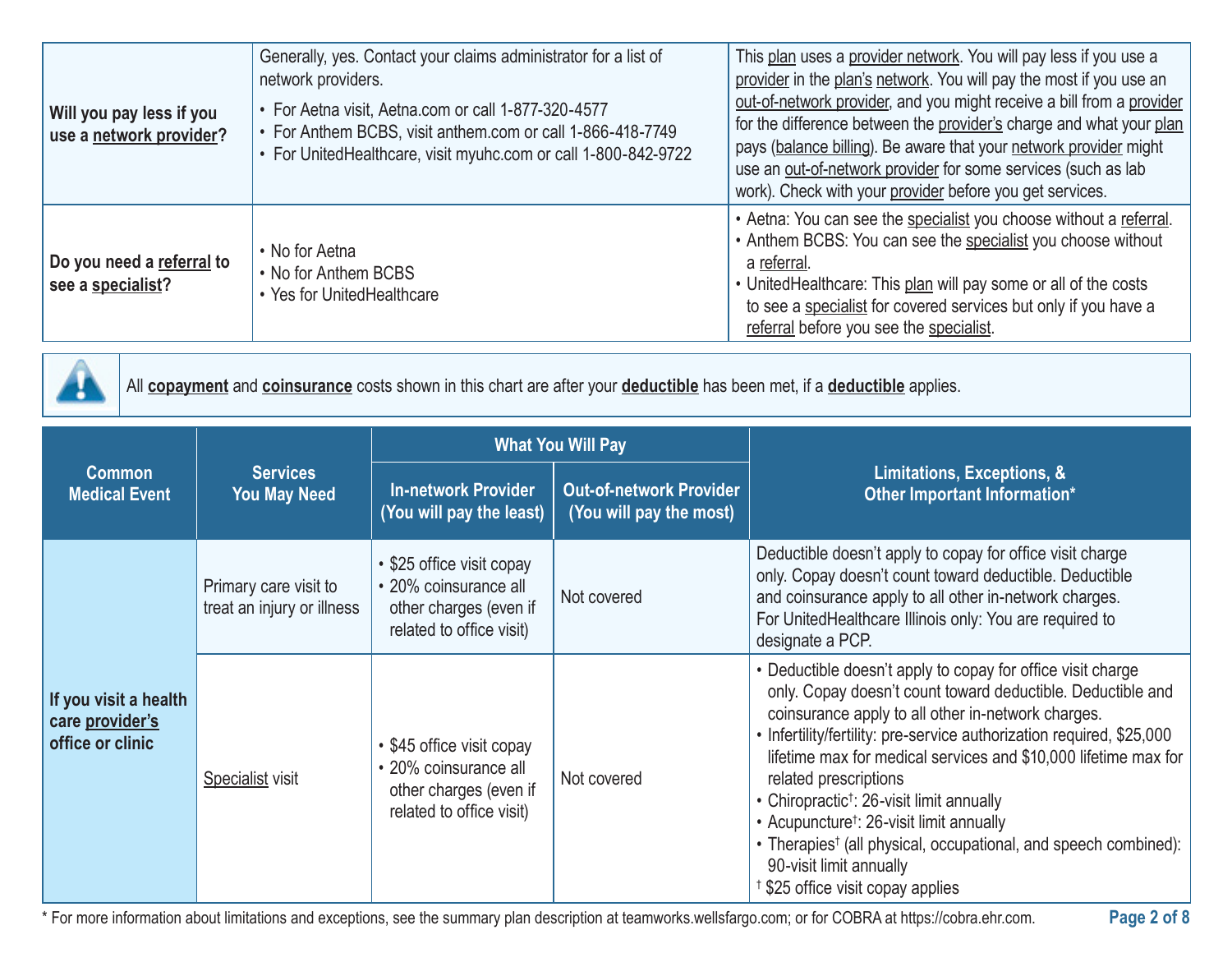|                                                                                                                                                                 |                                            | <b>What You Will Pay</b>                                                                                                                                                 |                                                                                          |                                                                                                                                                                                                                                                                                                                                              |  |
|-----------------------------------------------------------------------------------------------------------------------------------------------------------------|--------------------------------------------|--------------------------------------------------------------------------------------------------------------------------------------------------------------------------|------------------------------------------------------------------------------------------|----------------------------------------------------------------------------------------------------------------------------------------------------------------------------------------------------------------------------------------------------------------------------------------------------------------------------------------------|--|
| <b>Common</b><br><b>Medical Event</b>                                                                                                                           | <b>Services</b><br><b>You May Need</b>     | <b>In-network Provider</b><br>(You will pay the least)                                                                                                                   | <b>Out-of-network Provider</b><br>(You will pay the most)                                | Limitations, Exceptions, &<br><b>Other Important Information*</b>                                                                                                                                                                                                                                                                            |  |
|                                                                                                                                                                 | Preventive care/<br>screening/immunization | No charge                                                                                                                                                                | Not covered                                                                              | Deductible doesn't apply. Category also includes women's<br>preventive health care services. You may have to pay for<br>services that aren't preventive. Ask your provider if the services<br>needed are preventive. Then check what your plan will pay for.                                                                                 |  |
|                                                                                                                                                                 | Diagnostic test<br>(x-ray, blood work)     | 20% coinsurance                                                                                                                                                          | Not covered                                                                              | • If more than one test is performed within the same diagnostic<br>family during the same session, the first eligible procedure is                                                                                                                                                                                                           |  |
| If you have a test                                                                                                                                              | Imaging (CT/<br>PET scans, MRIs)           | 20% coinsurance                                                                                                                                                          | Not covered                                                                              | considered at 100% of allowed amount; all other procedures<br>may be considered at a reduced amount<br>• Pre-service authorization required for imaging services                                                                                                                                                                             |  |
| If you need drugs<br>to treat your<br>illness or condition<br>More information<br>about prescription<br>drug coverage<br>is available at<br>express-scripts.com | Generic drugs                              | • \$10 copay per retail<br>prescription<br>• \$20 copay per Express<br><b>Scripts Home Delivery</b><br>(mail order) prescription                                         | • \$10 copay per retail<br>prescription<br>• Mail order - not covered                    | • Deductible doesn't apply to copay. Copay doesn't count<br>toward deductible.<br>• Retail: covers up to a 30-day supply; CVS/Pharmacy<br>store also covers 31- to 90-day supply for Express Scripts<br>Home Delivery copay                                                                                                                  |  |
|                                                                                                                                                                 | Preferred brand drugs                      | • \$45 copay <sup>1, 2</sup> per retail<br>prescription<br>$\cdot$ \$90 copay <sup>1,2</sup> per<br><b>Express Scripts</b><br>Home Delivery<br>(mail order) prescription | • \$45 copay <sup>2</sup> per retail<br>prescription<br>• Mail order – not covered       | • Out-of-network retail: you pay copay plus difference between<br>full cost and the Express Scripts discounted amount<br>• In-network Express Scripts Home Delivery: 31- to 90-day supply<br>• Generic and single-source brand name contraceptives<br>in-network coverage: 100%<br>• Pre-service authorization required for some medications |  |
|                                                                                                                                                                 | Non-preferred<br>brand drugs               | • \$75 copay <sup>2</sup> per retail<br>prescription<br>$\cdot$ \$150 copay <sup>2</sup> per<br><b>Express Scripts</b><br>Home Delivery<br>(mail order) prescription     | $\cdot$ \$75 copay <sup>2</sup> per retail<br>prescription<br>• Mail order - not covered | 1. Certain insulins may be available for a \$25 copay/30-day<br>supply or \$75 copay/90-day supply through the<br>Express Scripts Patient Assurance Program.<br>2. If generic is available, you pay generic copay plus cost<br>difference between generic and brand drug, does not apply<br>to deductible or out-of-pocket limit.            |  |
|                                                                                                                                                                 | <b>Specialty drugs</b>                     | Only covered through<br><b>Accredo Specialty</b><br>Pharmacy \$150 copay<br>for a 90-day supply<br>(copay is prorated for<br>30- or 60-day supply)                       | Not covered                                                                              | To obtain specialty drugs, you must call Accredo Specialty<br>Pharmacy at 1-800-803-2523<br>• Pre-service authorization required<br>• Deductible doesn't apply to copay. Copay doesn't count<br>toward deductible.                                                                                                                           |  |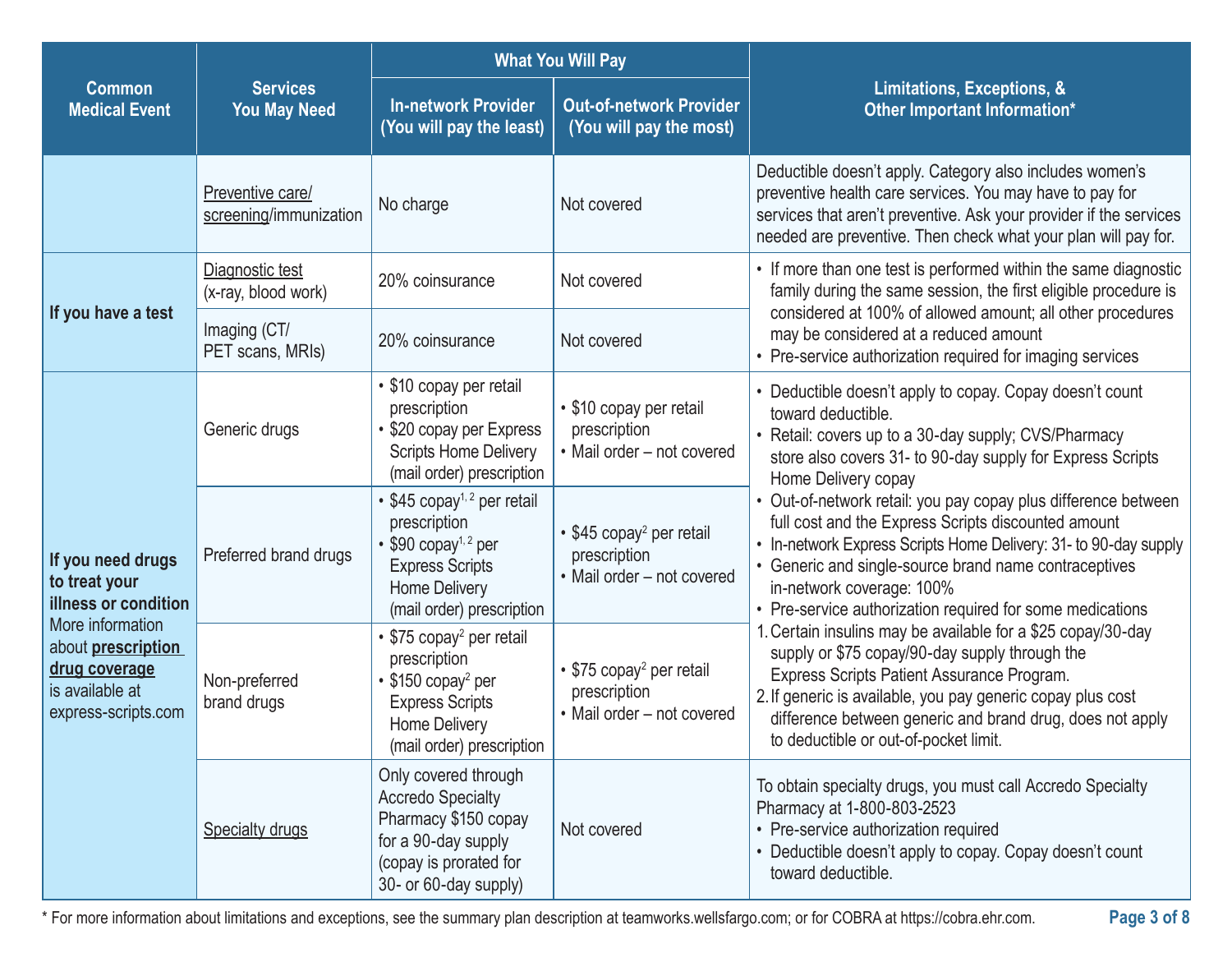|                                               |                                                      | <b>What You Will Pay</b>                               |                                                           |                                                                                                                                                                                                                                                                                                                                                                                                  |  |
|-----------------------------------------------|------------------------------------------------------|--------------------------------------------------------|-----------------------------------------------------------|--------------------------------------------------------------------------------------------------------------------------------------------------------------------------------------------------------------------------------------------------------------------------------------------------------------------------------------------------------------------------------------------------|--|
| <b>Common</b><br><b>Medical Event</b>         | <b>Services</b><br><b>You May Need</b>               | <b>In-network Provider</b><br>(You will pay the least) | <b>Out-of-network Provider</b><br>(You will pay the most) | Limitations, Exceptions, &<br>Other Important Information*                                                                                                                                                                                                                                                                                                                                       |  |
| If you have<br>outpatient<br>surgery          | Facility fee<br>(e.g., ambulatory<br>surgery center) | 20% coinsurance                                        | Not covered                                               | • If more than one surgical procedure, all other procedures<br>considered at 50% of allowed amount.<br>• If an out-of-network surgeon assists the in-network primary<br>surgeon, asst. surgeon fees considered as percentage of<br>allowed amount for primary surgeon.                                                                                                                           |  |
|                                               | Physician/surgeon fees                               | 20% coinsurance                                        | Not covered                                               | • If surgery is performed in the physician's office and you are<br>billed for an office visit, you will also pay the applicable office<br>visit copay.                                                                                                                                                                                                                                           |  |
| If you need<br>immediate<br>medical attention | <b>Emergency room care</b>                           | 20% coinsurance                                        | 20% coinsurance                                           | In-network deductible and out-of-pocket applies.<br>You are responsible for balance-billing charges from an out-of-<br>network emergency provider.                                                                                                                                                                                                                                               |  |
|                                               | <b>Emergency medical</b><br>transportation           | 20% coinsurance                                        | 20% coinsurance                                           | In-network deductible and out-of-pocket applies.<br>You are responsible for balance-billing charges from an out-of-<br>network emergency provider.                                                                                                                                                                                                                                               |  |
|                                               | Urgent care                                          | \$45 copay                                             | Not covered                                               | • Convenience care in retail setting (such as, Minute Clinic) -<br>in-network \$25 copay; out-of-network not covered<br>• Deductible doesn't apply to copay. Copay doesn't count<br>toward deductible. Deductible and coinsurance apply to all<br>other charges (for example, lab work) related to convenience<br>care or urgent care visits.                                                    |  |
| If you have a<br>hospital stay                | Facility fee<br>(e.g., hospital room)                | 20% coinsurance                                        | Not covered                                               | • Pre-service authorization required.<br>• If more than one surgical procedure, all other procedures are                                                                                                                                                                                                                                                                                         |  |
|                                               | Physician/surgeon fees                               | 20% coinsurance                                        | Not covered                                               | considered at 50% of allowed amount.<br>• If an out-of-network surgeon assists the in-network primary<br>surgeon, asst. surgeon fees considered as percentage of<br>allowed amount for primary surgeon.<br>• For eligible spine and joint procedures, completion of<br>treatment decision support and use of a designated facility<br>covered 100% after deductible. No out-of-network coverage. |  |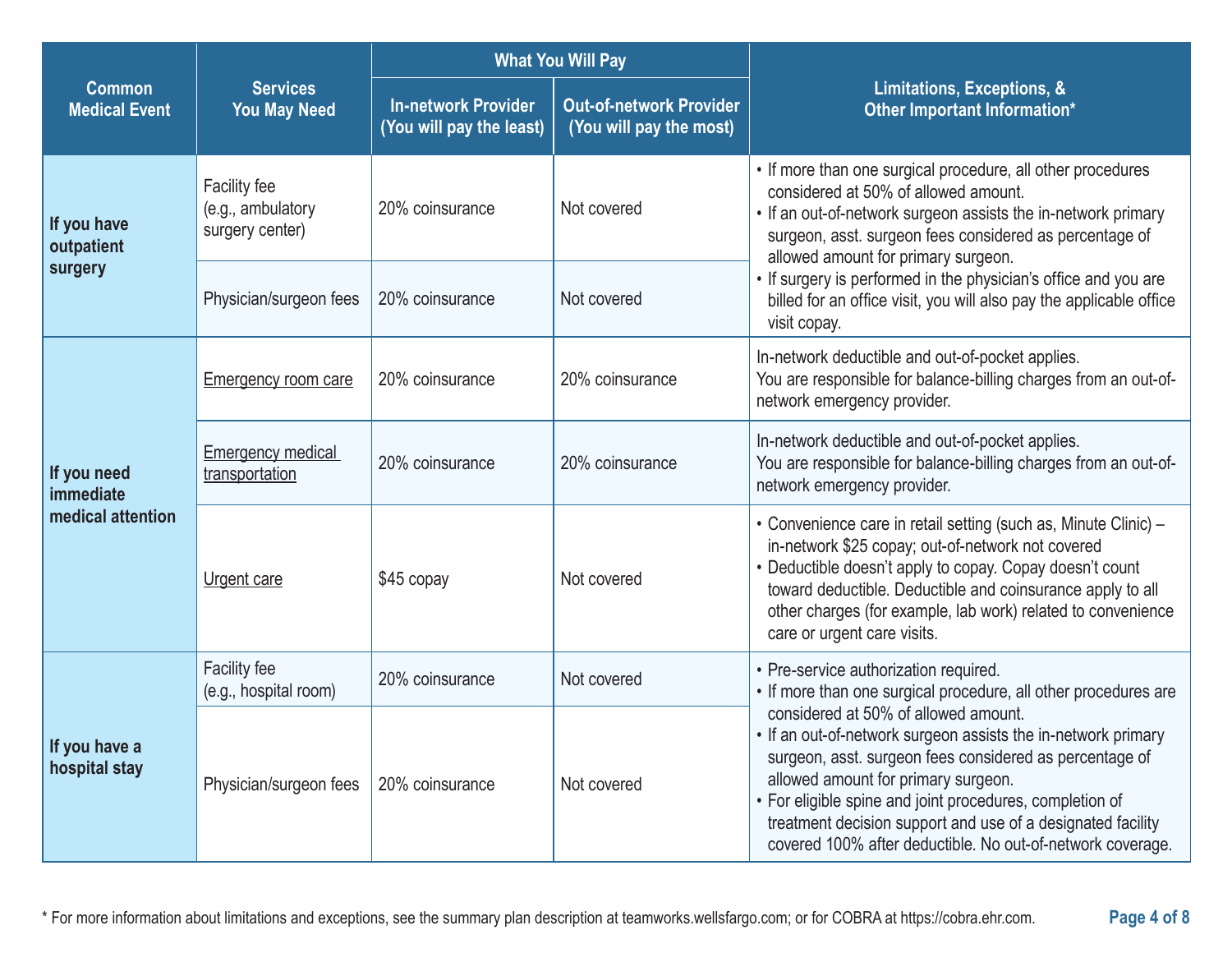|                                                     |                                              | <b>What You Will Pay</b>                                                                                                                                                     |                                                           |                                                                                                                                                                                                                                                                                                                                                 |  |
|-----------------------------------------------------|----------------------------------------------|------------------------------------------------------------------------------------------------------------------------------------------------------------------------------|-----------------------------------------------------------|-------------------------------------------------------------------------------------------------------------------------------------------------------------------------------------------------------------------------------------------------------------------------------------------------------------------------------------------------|--|
| <b>Common</b><br><b>Medical Event</b>               | <b>Services</b><br><b>You May Need</b>       | <b>In-network Provider</b><br>(You will pay the least)                                                                                                                       | <b>Out-of-network Provider</b><br>(You will pay the most) | Limitations, Exceptions, &<br>Other Important Information*                                                                                                                                                                                                                                                                                      |  |
| If you need<br>mental health,<br>behavioral health, | <b>Outpatient services</b>                   | • \$25 office visit copay<br>· 20% coinsurance all<br>other charges (even if<br>related to office visit)                                                                     | Not covered                                               | Deductible doesn't apply to copay for office visit charge<br>only. Copay doesn't count toward deductible. Deductible and<br>coinsurance apply to all other in-network charges.                                                                                                                                                                  |  |
| or substance<br>abuse services                      | Inpatient services                           | 20% coinsurance                                                                                                                                                              | Not covered                                               | Pre-service authorization required                                                                                                                                                                                                                                                                                                              |  |
| If you are pregnant                                 | Office visits                                | • \$25 copay PCP or OB/<br><b>GYN</b> office visit<br>• \$45 copay specialist<br>office visit<br>• 20% coinsurance all<br>other charges (even if<br>related to office visit) | Not covered                                               | Deductible doesn't apply to copay for office visit charge<br>only. Copay doesn't count toward deductible. Deductible and<br>coinsurance apply to all other in-network charges.<br>Maternity care may include tests and services described<br>elsewhere in the SBC (such as ultrasound). Cost sharing does<br>not apply for preventive services. |  |
|                                                     | Childbirth/delivery<br>professional services | 20% coinsurance                                                                                                                                                              | Not covered                                               | • Pre-service authorization required for hospital stay<br>greater than 48 hours for vaginal delivery, 96 hours for<br>Cesarean delivery<br>• Global bill: claims processing varies, see the "Maternity care"                                                                                                                                    |  |
|                                                     | Childbirth/delivery<br>facility services     | 20% coinsurance                                                                                                                                                              | Not covered                                               | section in Chapter 2: Medical Plans of the Benefits Book<br>• The baby's charges are covered only if the child is added to<br>your coverage through Wells Fargo within 60 days from the<br>date of birth                                                                                                                                        |  |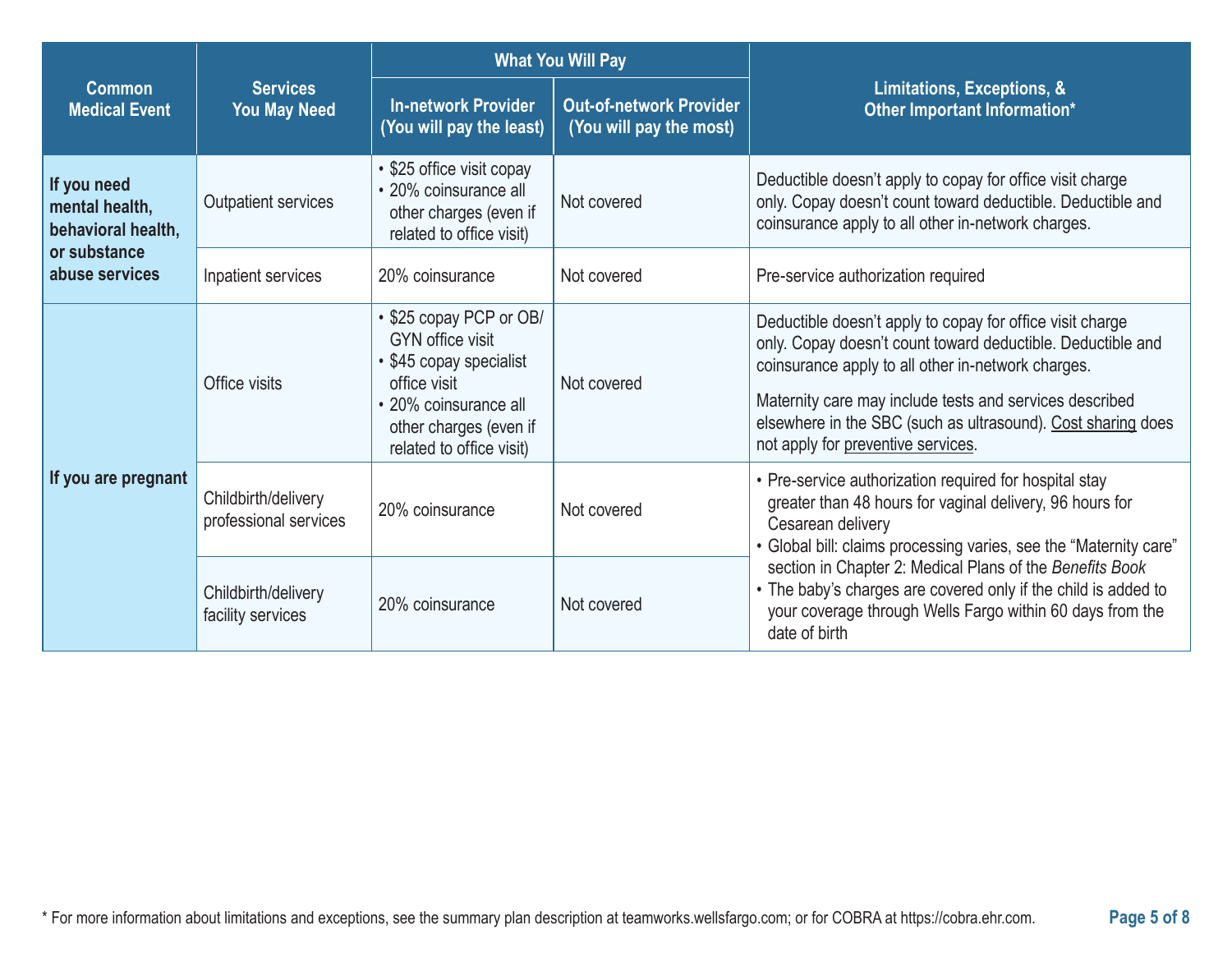|                                                                         |                                        | <b>What You Will Pay</b>                                                                                               |                                                           |                                                                                                                                                                                                                               |  |
|-------------------------------------------------------------------------|----------------------------------------|------------------------------------------------------------------------------------------------------------------------|-----------------------------------------------------------|-------------------------------------------------------------------------------------------------------------------------------------------------------------------------------------------------------------------------------|--|
| <b>Common</b><br><b>Medical Event</b>                                   | <b>Services</b><br><b>You May Need</b> | <b>In-network Provider</b><br>(You will pay the least)                                                                 | <b>Out-of-network Provider</b><br>(You will pay the most) | Limitations, Exceptions, &<br>Other Important Information*                                                                                                                                                                    |  |
|                                                                         | Home health care                       | 20% coinsurance                                                                                                        | Not covered                                               | • 100-visit limit annually combined with extended skilled nursing<br>care services<br>• Pre-service authorization required                                                                                                    |  |
|                                                                         | <b>Rehabilitation services</b>         | • \$25 copay PCP<br>office visit                                                                                       |                                                           | • Deductible doesn't apply to copay for office visit charge only.<br>Copay doesn't count toward deductible. Deductible applies to<br>all other in-network charges                                                             |  |
| If you need help<br>recovering or<br>have other special<br>health needs | <b>Habilitation services</b>           | • \$45 copay specialist<br>office visit<br>• 20% coinsurance all<br>other charges (even if<br>related to office visit) | Not covered                                               | • 90-visit limit annually: combined physical, occupational,<br>and speech therapy, rehabilitation and habilitation<br>services combined<br>• Habilitation services are only covered for children up to their<br>18th birthday |  |
|                                                                         | Skilled nursing care                   | 20% coinsurance                                                                                                        | Not covered                                               | • 100-day limit annually in a skilled nursing facility<br>• Extended skilled nursing care - 100-visit limit annually<br>combined with home health care<br>• Pre-service authorization required                                |  |
|                                                                         | Durable<br>medical equipment           | 20% coinsurance                                                                                                        | Not covered                                               | Pre-service authorization required for single item costing<br>\$1,000 or more                                                                                                                                                 |  |
|                                                                         | Hospice services                       | 20% coinsurance                                                                                                        | Not covered                                               | Pre-service authorization required                                                                                                                                                                                            |  |
| If your child needs<br>dental or eye care                               | Children's eye exam                    | Not covered                                                                                                            | Not covered                                               | Routine vision screenings as part of well child care may be<br>covered - see preventive care services                                                                                                                         |  |
|                                                                         | Children's glasses                     | Not covered                                                                                                            | Not covered                                               | Not covered                                                                                                                                                                                                                   |  |
|                                                                         | Children's<br>dental check-up          | Not covered                                                                                                            | Not covered                                               | Not covered                                                                                                                                                                                                                   |  |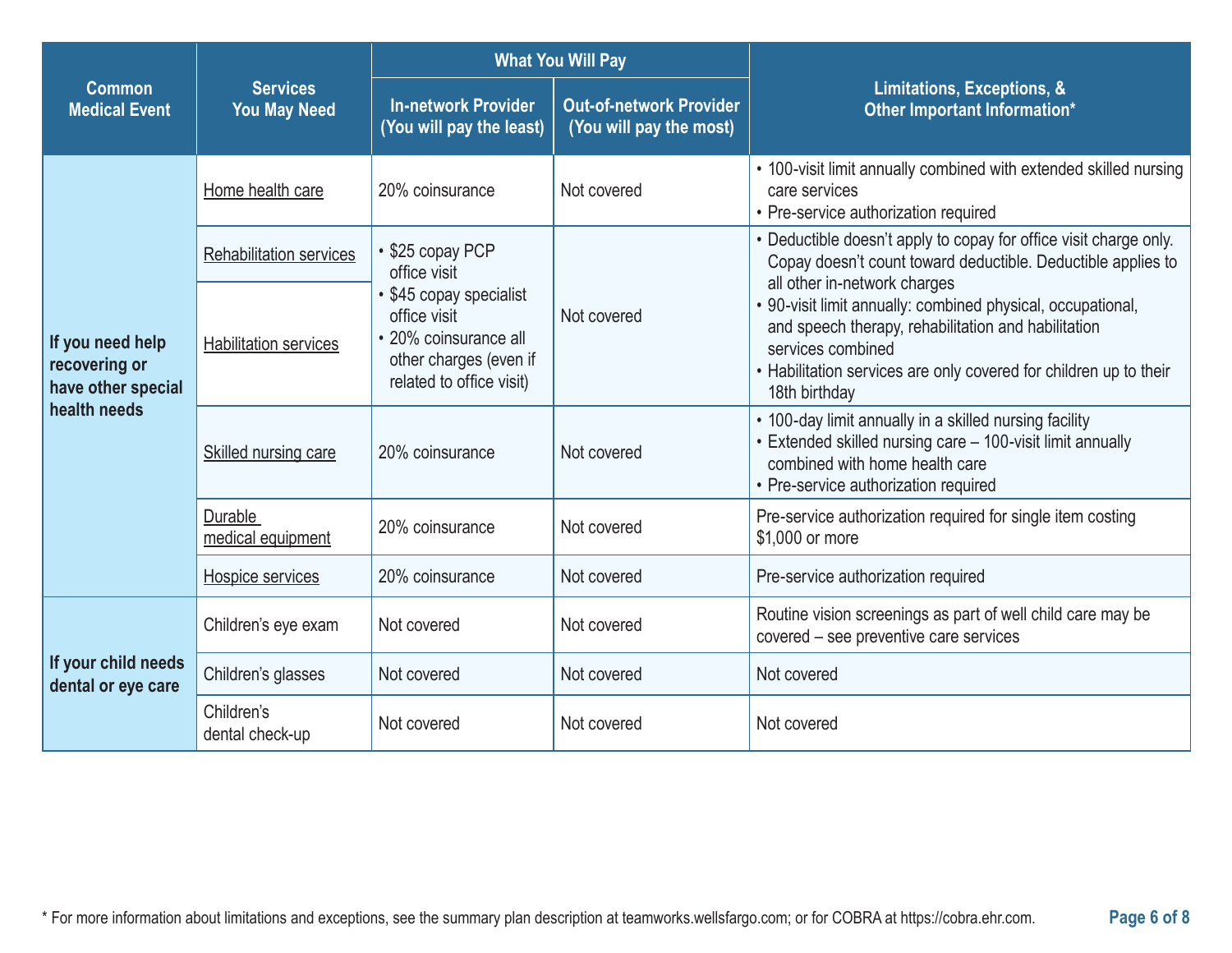## **Excluded Services & Other Covered Services:**

| Services Your Plan Generally Does NOT Cover (Check your policy or plan document for more information and a list of any other excluded services.)                                                                                                                                                                                                |                                                                                       |                                                                                                                                                                                                                                                                                                                                                                                                                                                                  |  |  |  |
|-------------------------------------------------------------------------------------------------------------------------------------------------------------------------------------------------------------------------------------------------------------------------------------------------------------------------------------------------|---------------------------------------------------------------------------------------|------------------------------------------------------------------------------------------------------------------------------------------------------------------------------------------------------------------------------------------------------------------------------------------------------------------------------------------------------------------------------------------------------------------------------------------------------------------|--|--|--|
| • Cosmetic surgery                                                                                                                                                                                                                                                                                                                              | • Long-term care                                                                      | • Out-of-network specialty drugs                                                                                                                                                                                                                                                                                                                                                                                                                                 |  |  |  |
| • Dental care (adult)                                                                                                                                                                                                                                                                                                                           | • Non-emergency care when travelling                                                  | • Routine eye care (adult)                                                                                                                                                                                                                                                                                                                                                                                                                                       |  |  |  |
| • Dental care (children)                                                                                                                                                                                                                                                                                                                        | outside the U.S.                                                                      | • Routine foot care                                                                                                                                                                                                                                                                                                                                                                                                                                              |  |  |  |
| • Glasses                                                                                                                                                                                                                                                                                                                                       | • Private-duty nursing                                                                | • Weight loss programs                                                                                                                                                                                                                                                                                                                                                                                                                                           |  |  |  |
|                                                                                                                                                                                                                                                                                                                                                 | • Out-of-network mail order prescriptions                                             |                                                                                                                                                                                                                                                                                                                                                                                                                                                                  |  |  |  |
| Other Covered Services (Limitations may apply to these services. This isn't a complete list. Please see your plan document.)                                                                                                                                                                                                                    |                                                                                       |                                                                                                                                                                                                                                                                                                                                                                                                                                                                  |  |  |  |
| • Acupuncture, covered only for pain therapy or treatment of nausea related to<br>chemotherapy, pregnancy, or post-operative, 26-visit limit annually.<br>• Bariatric surgery, with pre-service authorization.<br>• Chiropractic care, 26-visit limit annually. (Not covered: treatment for asthma,<br>when measurable improvement has ceased.) | allergies, recreational therapy, educational therapy, or self-care training; and care | • Hearing aids, coverage is limited to once every 3 years. (Bone-anchored hearing<br>aids are only covered per claims administrator's medical policy.) Batteries are<br>not covered.<br>• Infertility/fertility treatment, pre-service authorization required, coverage is limited<br>to \$25,000 lifetime benefit combined with any other infertility- or fertility-related<br>medical services, plus \$10,000 lifetime maximum for related prescription drugs. |  |  |  |

Your Rights to Continue Coverage: There are agencies that can help if you want to continue your coverage after it ends. The contact information for those agencies is: BenefitConnect™ | COBRA at 1-877-292-6272 or https://cobra.ehr.com, or the Department of Labor's Employee Benefits Security Administration at 1-866-444-EBSA (3272) or www.dol.gov/ebsa/healthreform. Other coverage options may be available to you too, including buying individual insurance coverage through the Health Insurance Marketplace. For more information about the Marketplace, visit www.HealthCare.gov or call 1-800-318-2596.

Your Grievance and Appeals Rights: There are agencies that can help if you have a complaint against your plan for a denial of a claim. This complaint is called a grievance or appeal. For more information about your rights, look at the explanation of benefits you will receive for that medical claim. Your plan documents also provide complete information on how to submit a claim, appeal, or a grievance for any reason to your plan. For more information about your rights, this notice, or assistance, contact: the claims administrator on your ID card or the Department of Labor's Employee Benefits Security Administration at 1-866-444-EBSA (3272) or www.dol.gov/ebsa/healthreform.

## **Does this plan provide Minimum Essential Coverage? Yes.**

Minimum Essential Coverage generally includes plans, health insurance available through the Marketplace or other individual market policies, Medicare, Medicaid, CHIP, TRICARE, and certain other coverage. If you are eligible for certain types of Minimum Essential Coverage, you may not be eligible for the premium tax credit.

#### **Does this plan meet the Minimum Value Standards? Yes.**

If your plan doesn't meet the Minimum Value Standards, you may be eligible for a premium tax credit to help you pay for a plan through the Marketplace.

# **Language Access Services:**

[Spanish (Español): Para obtener asistencia en Español, llame al – Employees: 1-877-479-3557; COBRA participants: 1-877-292-6272.] [Navajo (Dine): Dinek'ehgo shika at'ohwol ninisingo, kwiijigo holne' – Employees: 1-877-479-3557; COBRA participants: 1-877-292-6272.]

*To see examples of how this plan might cover costs for a sample medical situation, see the next section*